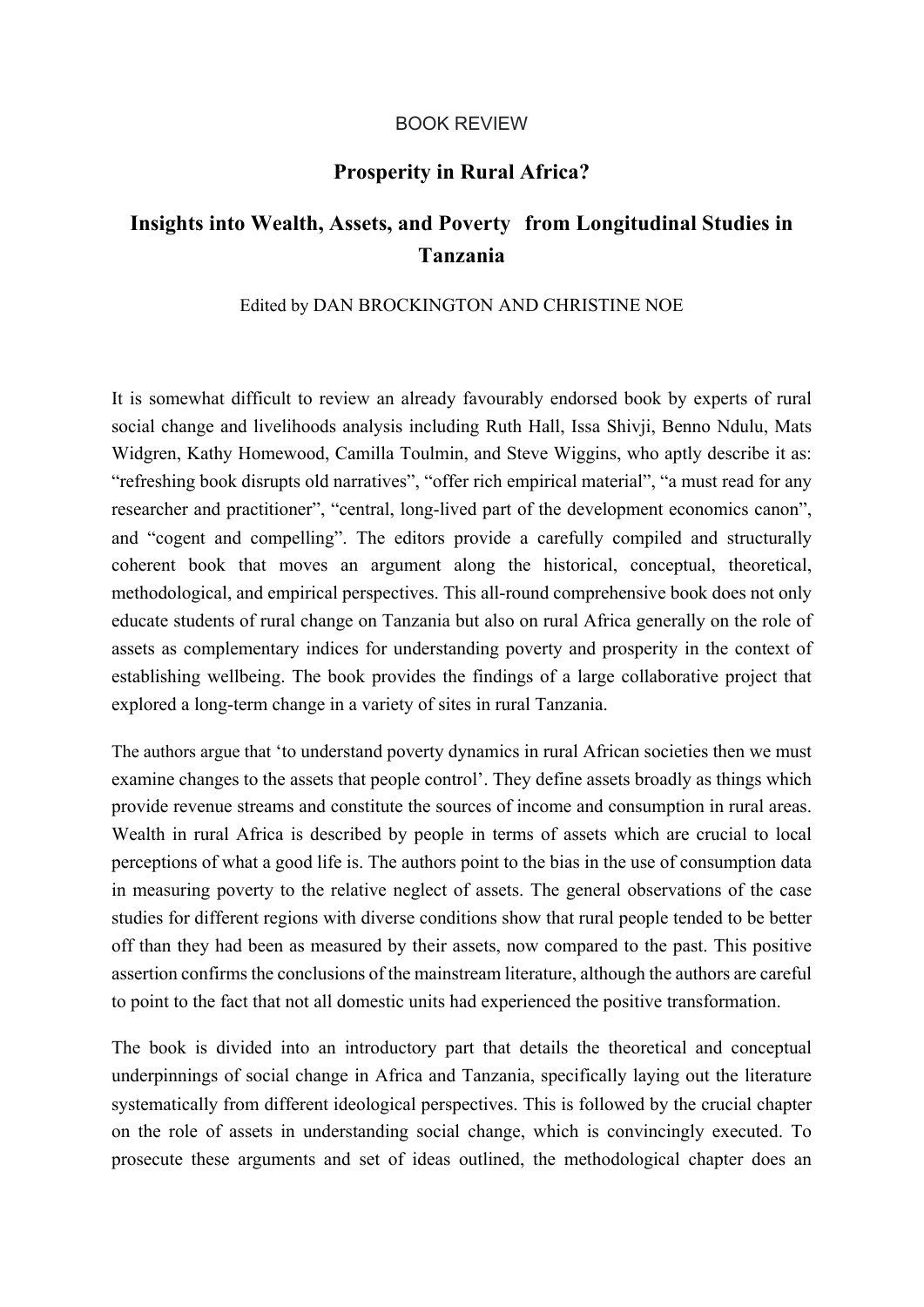excellent job of criticising the old narratives and methods of measuring poverty and wealth in rural Africa. It proposes a new canon based on existing cries from the past on the need to find indices for asset measurements. Thereafter, the empirical chapters follow with beautiful stories of change, the reasons, the outcomes and implications for wealth, prosperity, and poverty for different social groups. These empirical chapters provide a rich basis for policy interventions. The concluding chapter provides an excellent synthesis of the theoretical, methodological, and empirical findings. It is a difficult chapter to write given the diversity of findings and the different theoretical positions that empirical findings lend themselves to supporting. This is important though, as it enables the reader some room for debate and interpretation with diverse lenses.

The historical explanation of changes in African agriculture located within broader social change discourses provides students of agrarian change a synopsis of the debates on agrarian change from both Marxist and neoliberal perspectives. A balanced position taken by the authors allows us to appreciate the best of the two debates which have often been considered in a polarised fashion. Introducing the main drivers of change in rural social formation in the context of Tanzania, which I argue rhymes with the rest of Africa, captures the processes and milestones of achievements since the 1980s. By sounding a note of caution on the diverse implication of these postmodern processes following neoliberal policy adoption across Africa, for different domestic units, geographical regions, and individuals, is an important departure from conventional narratives which are overly optimistic or pessimistic. The stress on context and the acknowledgment of broader patterns is well done by many of the authors.

The book beautifully navigates the methodological challenges of understanding and measuring poverty, prosperity, and well-being. Although their approach does not solve the bigger methodological challenge, it helps in making analysis of wellbeing more real by assessing the perspectives of the poor themselves, in the same fashion as Deepa Narayan (2000) and those several voices have argued for decades ago. As Ruth Hall states - what really matters from the point of view of rural people themselves is agency and assets. The combination of ethnographic and survey methods provide the longitudinal studies more credibility in measurement and comparative analysis of change in wellbeing involving the use of assets to understand poverty, wealth, and prosperity. They provided a very good interrogation of the existing data from conventional methodologies including standardized asset indices which had no cultural relevance to the societies that are being measured. By presenting a very good critique of current accepted measurements of poverty via consumption and expenditure surveys, they show how critical the exclusion of all cost entailed in creating any income by peasants.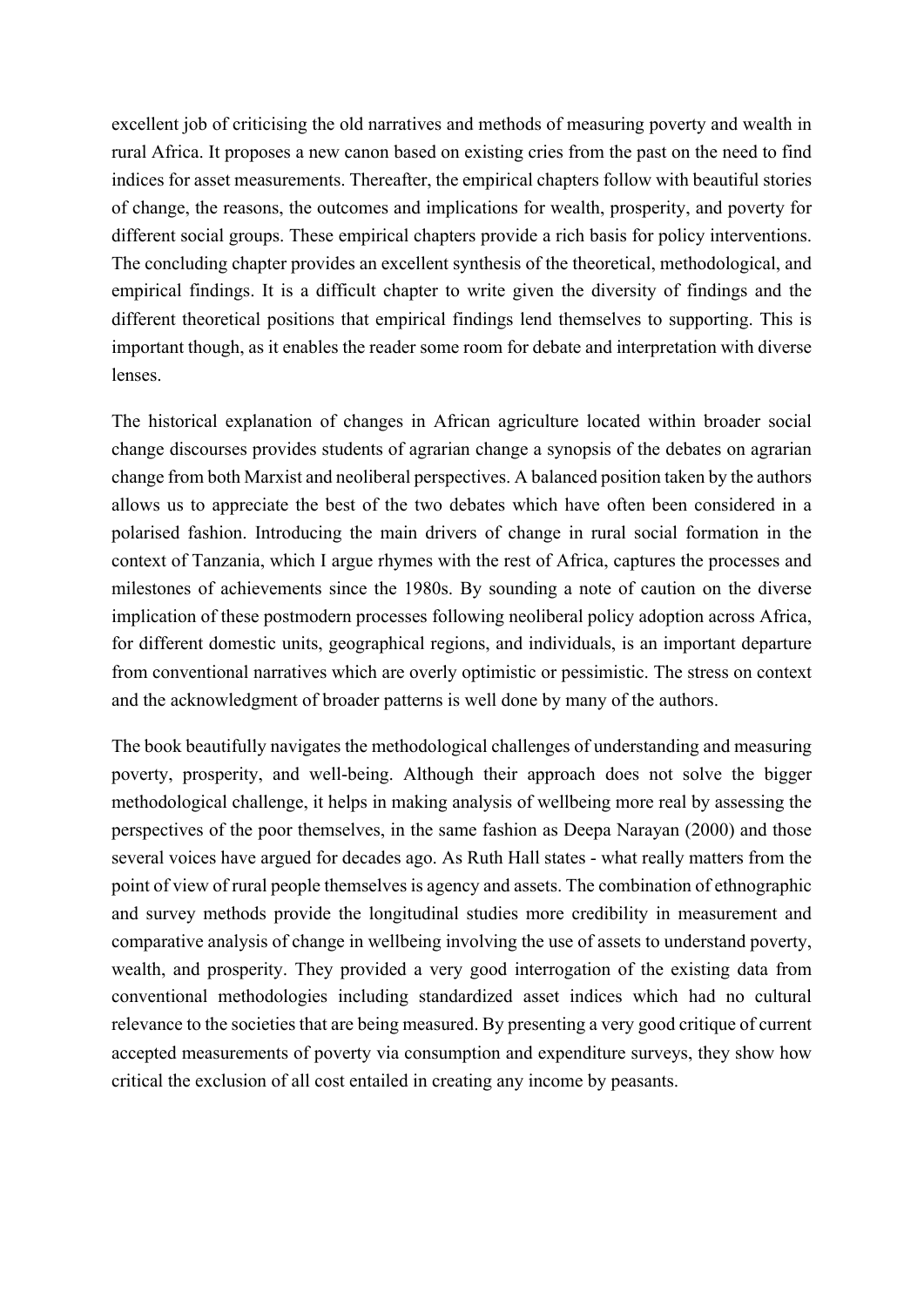The different empirical chapters present a rich diversity of themes with compelling new insights into past theories and arguments. Due to this diversity which is complicated by geographical, historical, and cultural factors, the findings and conclusions may sometimes sound debatable and controversial. This is good as the authors have different shades of lenses through which they view 'reality' in these different contexts. It is also good that they all agree on some general patterns for these regions and Africa as a whole. A common thread is the importance of assets in understanding differentiated outcomes alongside rising prosperity across rural Tanzania. Domestic units changed farming methods and crops, diversified into non-farm activities, and emigrated, which enabled investments in better housing, more consumer goods, more education, productive assets, and stores. Thanks to public investments in infrastructure especially communication and transport, and increasing opportunities provided by expanding markets for food products, farmers have responded well to benefit from these. Rural Africa is moving out of the stagnation narrative, but unable to avoid the negative externalities of inequality and poverty caused by displacements and modern expropriation mechanisms.

In chapter 4, the authors explore the challenges of using assets to understand dynamics of poverty and prosperity within and across domestic units over time, which should not be attributed to individuals alone but rather the domestic unit. Many researchers including my research note a gradual individualisation in African societies even in villages. We need to reflect on the following questions: What is common family wealth and what belongs to the individual? How do we track changes in assets over time since assets have collective connotations build from several individual efforts? The fragmentation of assets over time as domestic units expand and breakaway is dynamic thereby posing serious methodological challenges to any longitudinal study of assets.

Chapter 13 presents a story of the greatest transformation with extreme levels of poverty giving way to landscapes and societies which have become wealthy through emigration and tree planting. By stressing the role of emigration which arguably led to the adoption of commercial farming subsequently, I find this chapter exciting since many of the others seem silent on the role of migration/remittances in rural transformation. Migration and remittances should be considered carefully in any analysis of asset accumulation in rural landscapes.

Taking a cue from Ben White (2014), the researchers try to write a rural social history that focuses on processes and mechanisms rather than just facts and outcomes of rural change that state what was and what is today. This analytical strength is commendable even if not perfectly done across the cases. Also, the book explores what assets mean to different definitions of wealth and poverty, and how local understandings of poverty and wealth vary geographically. I am happy with the adoption of Johnston and Abreu's (2016) recommendation on asset indices construction as these are well grounded.